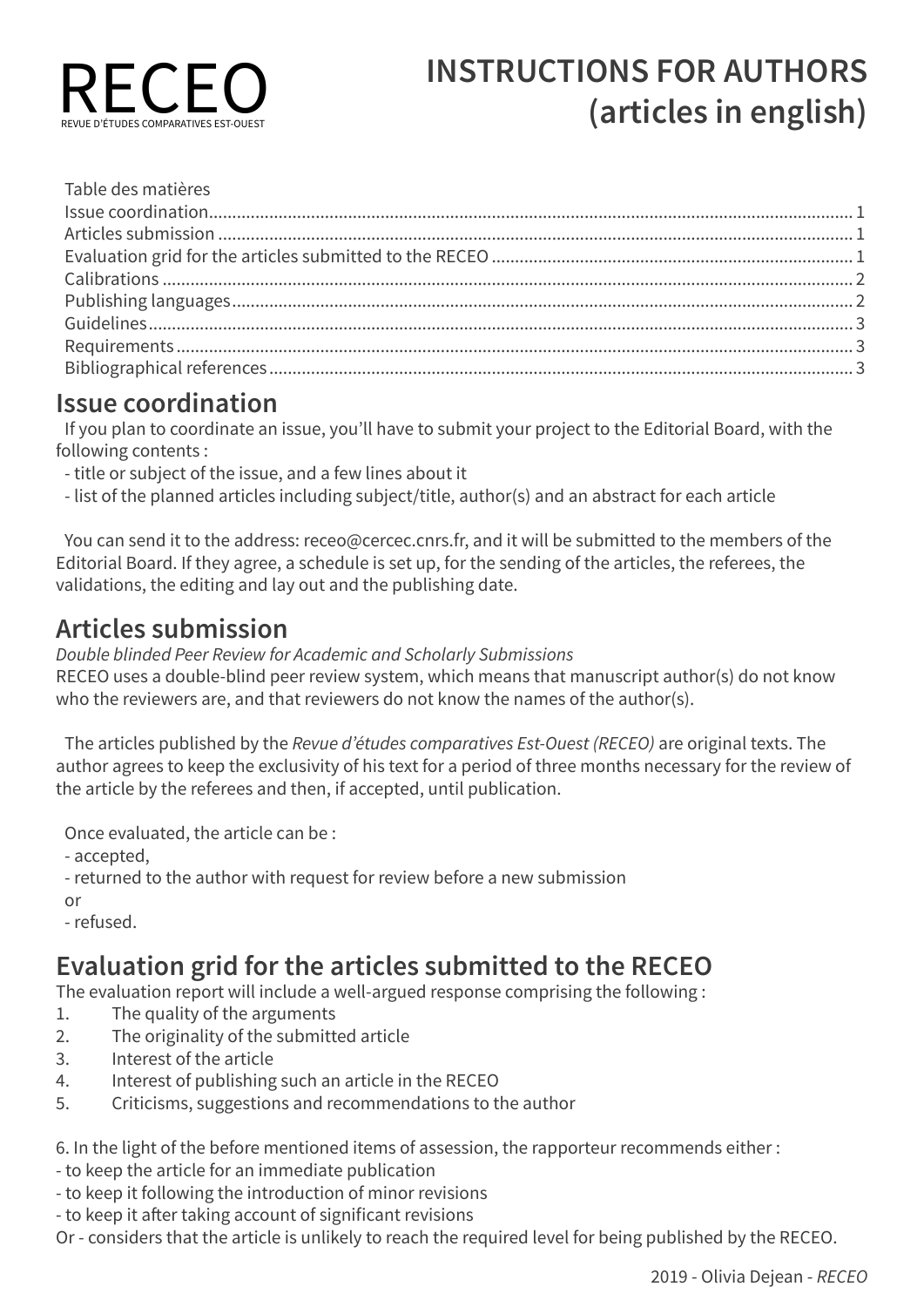

**Foreword** 20,000 to 30,000 characters (including spaces)

summaries and bibliography included  $(\pm 10\%)$ 

# **Calibrations**

**Articles** 60 000 signs maximum (spaces included), tables, notes,

**Book Reviews** 10,000 to 15,000 characters (including spaces)

## **Publishing languages**

The editing languages are English and French.

Words, expressions and titles in other languages are translated. Cyrillic is transliterated according to ISO9 standard. It can be done online for example at :

https://www.translitteration.com/transliteration/en/russian/iso-9/

## **Guidelines**

The first page indicates the number of signs (spaces included), and the number of illustrations. Illustrations are provided as separate files and clearly referenced in the text.

The texts shall include a minimum of formatting, since this is done during layout.

The footnotes are inserted in continuous numbering. The bibliographical references are not given in the footnotes, but in abbreviated form in the text, in parentheses, and they are listed in their complete form at the end of the article.

The texts selected for publication incude the name of the author, his position, his institutional affiliation, his e-mail address and his mailing address (to send copies), a summary, and keywords.

# **Requirements**

- 
- 
- 
- Introduction
- 
- 
- 
- 

no footnote on the title. If possible, entitle the article in French and English (bilingual summary). - Author(s) First name NAME, function, affiliation; email - Summary 700 signs (including spaces) if possible in French and English. The editors reserve the right to adapt the abstracts - Keywords Theorem 2012 Sto 7. Propose them if possible in French and English.

- Subheadings 2003 - 1, 2 or 3 levels of headings

- Quotations in the body of the text : with quotation marks. Long quotations (more than 3 lines) are indented, with the bibliographical reference at the end of the quotation. (Specify page numbers.) - Footnotes they are not dedicated to bibliographical references; They appear at the bottom of the page, in continuous numbering. Avoid notes in titles, subtitles, headings - Bibliographical references They appear in abbreviated form (Name, Year) into parentheses in the current text and in the notes. They are listed at the end of the article in their complete form, in alphabetical and chronological order. No references in footnotes (no exceptions: the rule is also valid for websites, press articles, etc.).

- Conclusion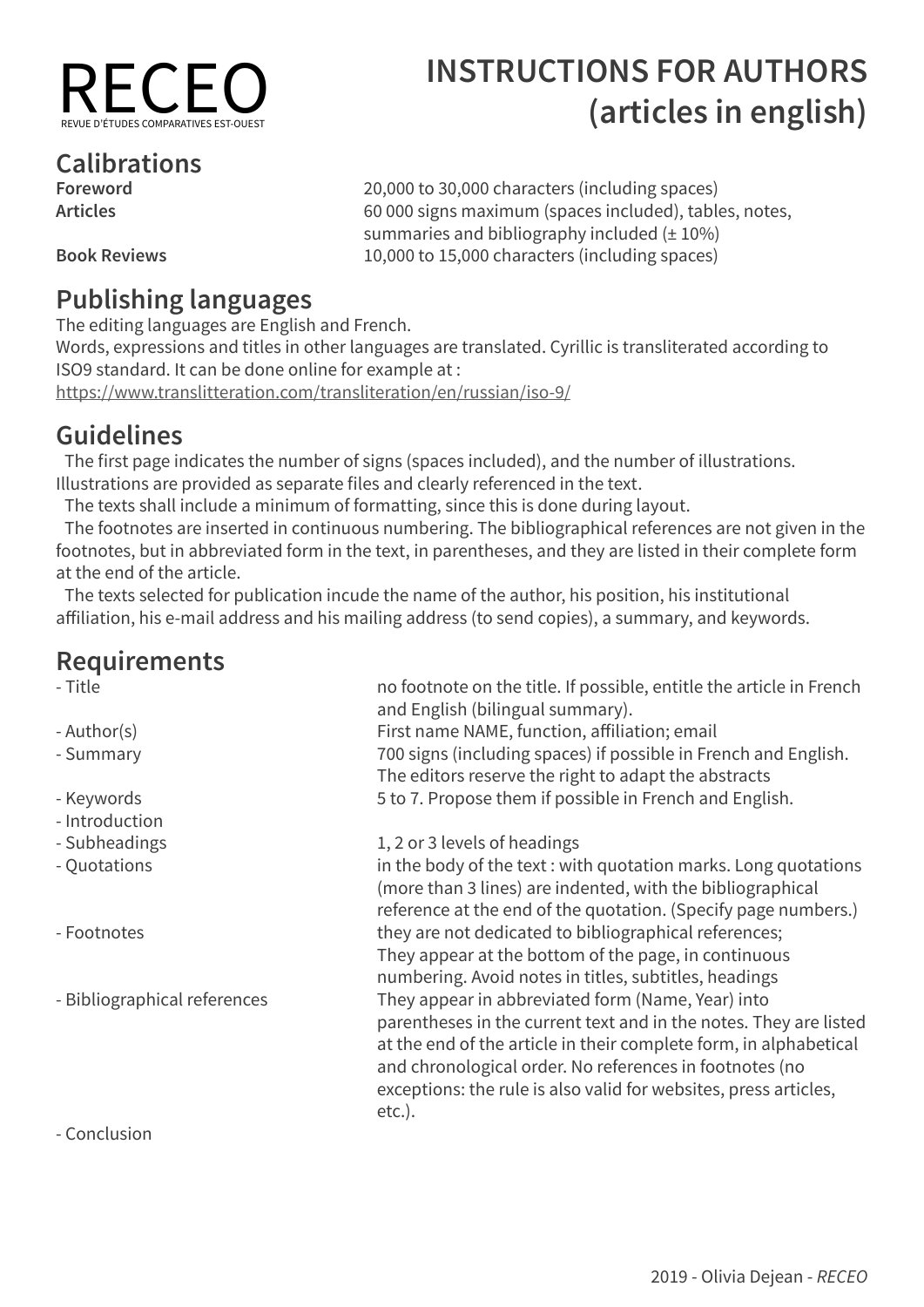

### **Illustrations**

- The author must have the right to use the illustrations transmitted;

- The illustrations are provided in separate files, in high resolution (300 dpi) in the final publication format (page width: 11 cm);

- Use formats without loss of data: preferably the TIFF (the JPEG causes loss of data at each saving);

- The illustrations are referenced in their place in the text (eg «see figure 1») and are preferably accompanied by a title, a legend and the photographic credit (©), or «source». The illustrations are published in black and white.

- Tables can be provided in word or excel files; Graphs, diagrams, curves, are provided in excel format if they were made in excel, or in an image format.

## **Bibliographical references**

Presentation according to the English punctuation, whatever the country of publication of the document. Bibliographic references are given in abbreviated form in the text and the footnotes and listed in their complete form at the end of the article.

#### **In the text and footnotes**

References to sources are inserted in the body of the text as: (Shkolnikov, 2003); (*Le Monde*, 2005); (*Le Monde*, 2009, pp. 10–14); (Shkolnikov & Durand, 2003)

#### **At the end of the article**

1) For languages other than English and French, the translation of the title shall be given in brackets in the language of the article and the transliteration shall follow ISO9 standard.

2) References are presented in alphabetical and chronological order.

3) When there are several authors, give them all, or only the coordinators with the mention (ed.)

#### **Book**

#### **- english or french**

BOHLE Dorothee & GRESKOVITS Béla (2012), *Capitalist Diversity on Europe's Periphery*, Ithaca: Cornell University Press.

#### **- other languages (translate titles)**

CZERWONKA Monika (2013), Inwestowanie społecznie odpowiedzialne [Socially responsible investing], Warsaw: Difin.

#### **- cyrillic (transliterated - translate titles)**

RRADČENKO Tatiana, AVDAŠEVA Svetlana, KURDIN Aleksandr & ŠASTITKO Andrej (2013), *Praktika*  i vozmožnye posledstvija antimonopol'noi reglamentacii torgovoi politiki častnoi kompanii [The Practice and Possible Consequences of Antitrust Regulation of Private Enterprise Business Policies], Moscow: MAKS Press.

#### **Article or chapter**

#### **- english or french**

BOASSON Emil, BOASSON Vigdis & CHENG Joseph (2006), "Investment principles and strategies of faith-based funds," Managerial Finance, vol. 32, no. 10, pp. 837–845.

#### **- other languages (translate titles)**

PEŠIĆ Vesna (2010), "Rekonstrukcija petooktobarskih zbivanja na osnovu memoarske i stručne literature" [Reconstruction of 5 October Events on the Basis of Memory and Expert Literature], *in* D. Pavlović (ed.), Razvoj Demokratskih Ustanova u Srbiji – Deset Godina Posle, [The Development of Democratic Institutions in Serbia – Ten Years After], Belgrade: Heinrich Boll Foundation.